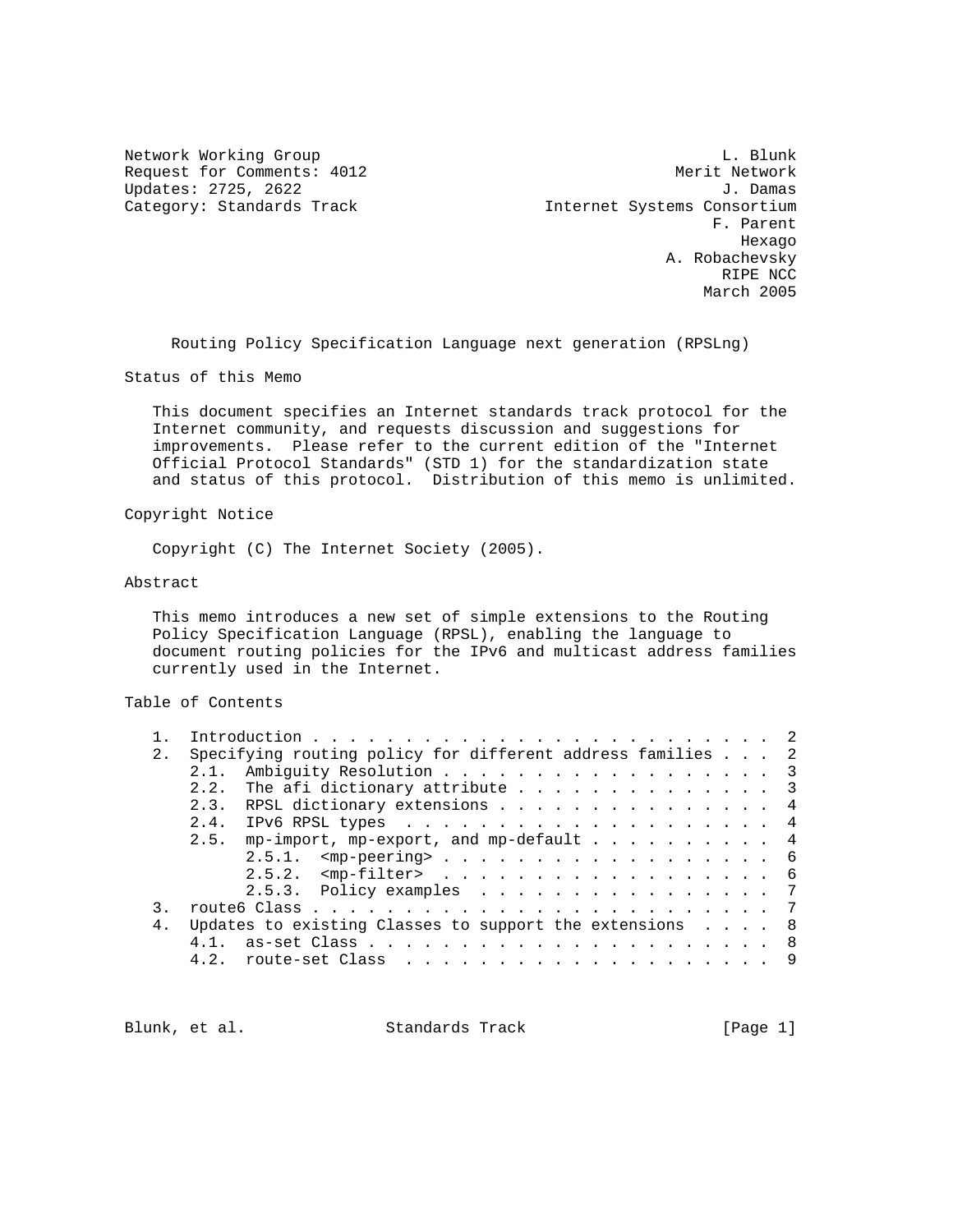|    | 5.1. Authorization model for route6 Objects 13 |
|----|------------------------------------------------|
| რ. | Security Considerations 13                     |
|    |                                                |
|    |                                                |
|    | 8.1. Normative References 14                   |
|    | 8.2. Informative References 14                 |
|    |                                                |
|    | Full Copyright Statement 16                    |
|    |                                                |

## 1. Introduction

 RFC 2622 [1] defines the RPSL language for the IPv4 unicast routing protocols and provides a series of guidelines for extending the RPSL language itself. Additionally, security extensions to the RPSL language are specified in RFC 2725 [2].

 This document proposes to extend RPSL according to the following goals and requirements:

- o Provide RPSL extensibility in the dimension of address families, specifically, to allow users to document routing policy for IPv6 and multicast.
- o Extensions should be backward compatible with minimal impact on existing tools and processes, following Section 10 of RFC 2622 [1] for guidelines on extending RPSL.
- o Maintain clarity and non-ambiguity: RPSL information is used by humans in addition to software tools.
- o Minimize duplication of information, particularly when routing policies for different address families are the same.

 The addition of IPv6 and multicast support to RPSL leads to four distinct routing policies that need to be distinguished in this specification, namely, (IPv4 {unicast|multicast}, IPv6 {unicast|multicast}).

2. Specifying Routing Policy for Different Address Families

 Routing policy is currently specified in the aut-num class using "import:", "export:", and "default:" attributes. Sometimes it is important to distinguish policy for different address families, as well as a unicast routing policy from a multicast one.

Blunk, et al. Standards Track [Page 2]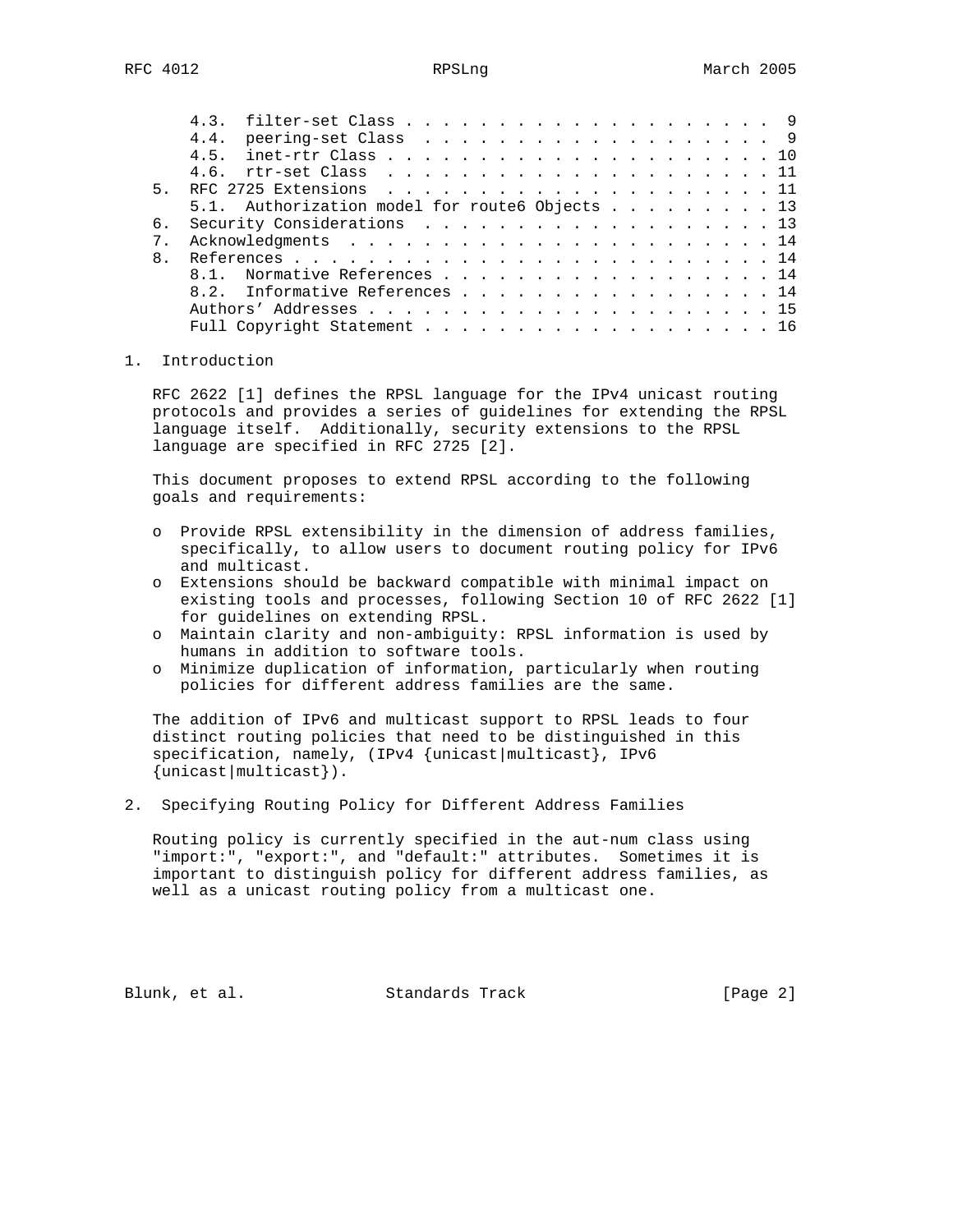Although the syntax of the existing import, export, and default attributes could be extended, this would present backward compatibility issues and could undermine clarity in the expressions.

 Keeping this in mind, the "import:", "export:", and "default:" attributes implicitly specify IPv4 unicast policy and will remain as previously defined in RPSL, and new multi-protocol (prefixed with the string "mp-") attributes will be introduced. These new "mp-" attributes are described below.

# 2.1. Ambiguity Resolution

 The same peering can be covered by more than one multi-protocol policy attribute or by a combination of multi-protocol policy attributes (when specifying IPv4 unicast policy) and the previously defined IPv4 unicast policy attributes. In these cases, implementations should follow the specification-order rule as defined in Section 6.4 of RFC 2622 [1]. To break the ambiguity, the action corresponding to the first peering specification is used.

### 2.2. The afi Dictionary Attribute

This section introduces a new dictionary attribute:

Address Family Identifier, <afi>, is an RPSL list of address families for which a given routing policy expression should be evaluated. <afi> is optional within the new multi-protocol attributes introduced in the aut-num class. A pseudo identifier named "any" is defined to allow for more compact policy expressions with converged routing policy.

The possible values for <afi> are as follows:

 ipv4.unicast ipv4.multicast ipv4 (equivalent to ipv4.unicast, ipv4.multicast) ipv6.unicast ipv6.multicast ipv6 (equivalent to ipv6.unicast, ipv6.multicast) any (equivalent to ipv4, ipv6) any.unicast (equivalent to ipv4.unicast, ipv6.unicast) any.multicast (equivalent to ipv4.multicast, ipv6.multicast)

 Appearance of these values in an attribute must be preceded by the keyword afi.

 An <afi-list> is defined as a comma-separated list of one or more afi values.

Blunk, et al. Standards Track [Page 3]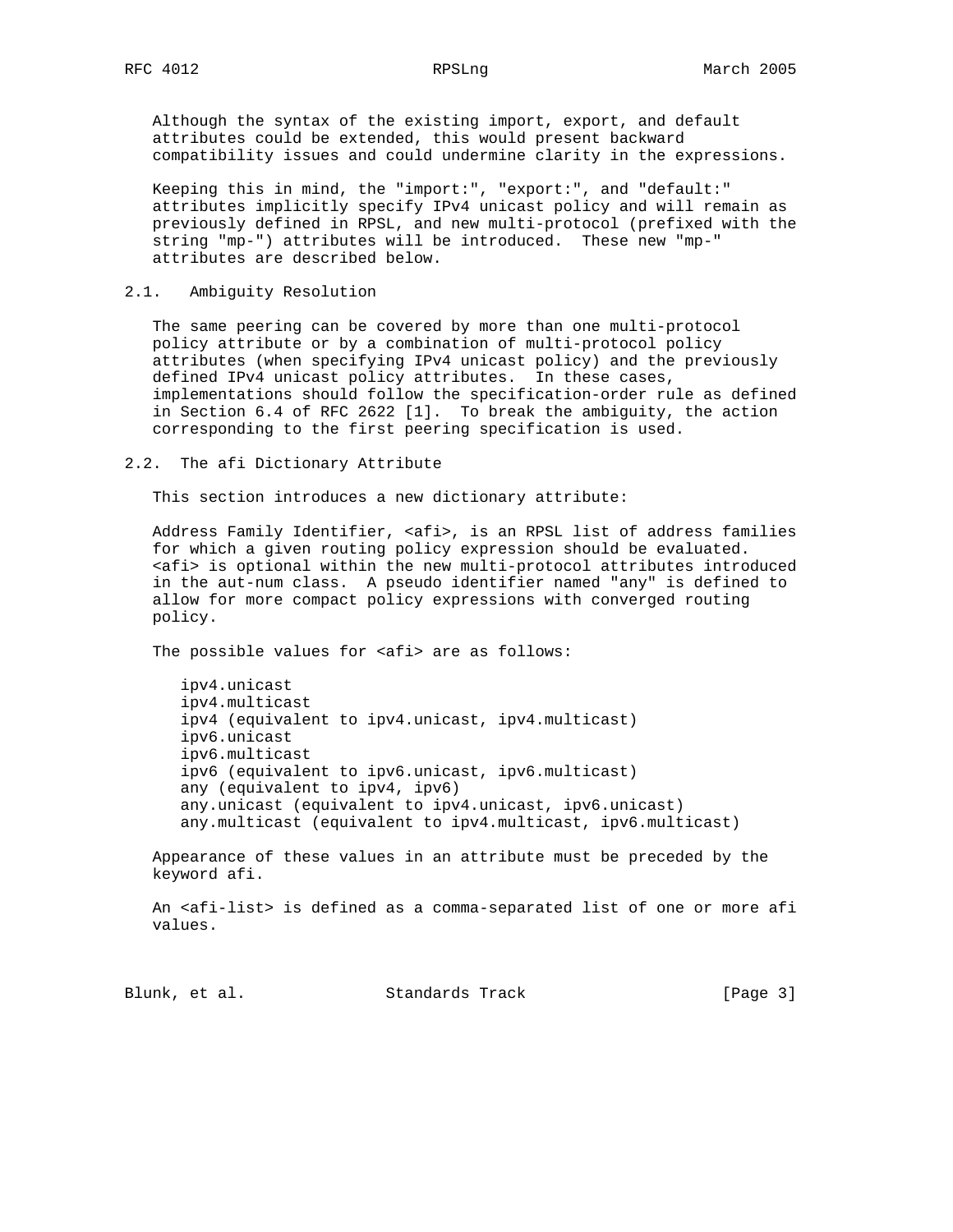# 2.3. RPSL Dictionary Extensions

 In order to support IPv6 addresses specified with the next-hop rp attribute, a new predefined dictionary type entitled "ipv6\_address" is added to the RPSL dictionary. The definition of this type is taken from Section 2.2 of RFC 3513 [3].

The next-hop rp-attribute is expanded in the dictionary as follows:

 rp-attribute: # next hop router in a static route next-hop operator=(union ipv4\_address, ipv6\_address, enum[self])

 A new value has been added for the <protocol> dictionary specification: MPBGP

 MPBGP is understood to be BGP4 with multi-protocol extensions (often referred to as BGP4+). BGP4+ could not be used, as the '+' character is not allowed by the RPSL specification in protocol names.

## 2.4. IPv6 RPSL Types

 This document will reference three new IPv6 RPSL types, namely, <ipv6-address>, <ipv6-address-prefix>, and <ipv6-address-prefix range>. The <ipv6-address> and <ipv6-address-prefix> types are defined in Sections 2.2 and 2.3 of RFC 3513 [3]. The <ipv6-address prefix-range> type adds a range operator to the <ipv6-address-prefix> type. The range operator is defined in Section 2 of RFC 2622 [1].

# 2.5. mp-import, mp-export, and mp-default

Three new policy attributes are introduced in the aut-num Class:

 These attributes incorporate the afi (address-family) specification. Note that the afi specification is optional. If no afi specification is present, the policy expression is presumed to apply to all protocol families, namely, ipv4.unicast, ipv4.multicast, ipv6.unicast, and ipv6.multicast. This is the equivalent of the afi specification "afi any". The mp-import and mp-export attributes have both a basic policy specification and a more powerful structured policy specification.

Blunk, et al. Standards Track [Page 4]

mp-import: mp-export: mp-default: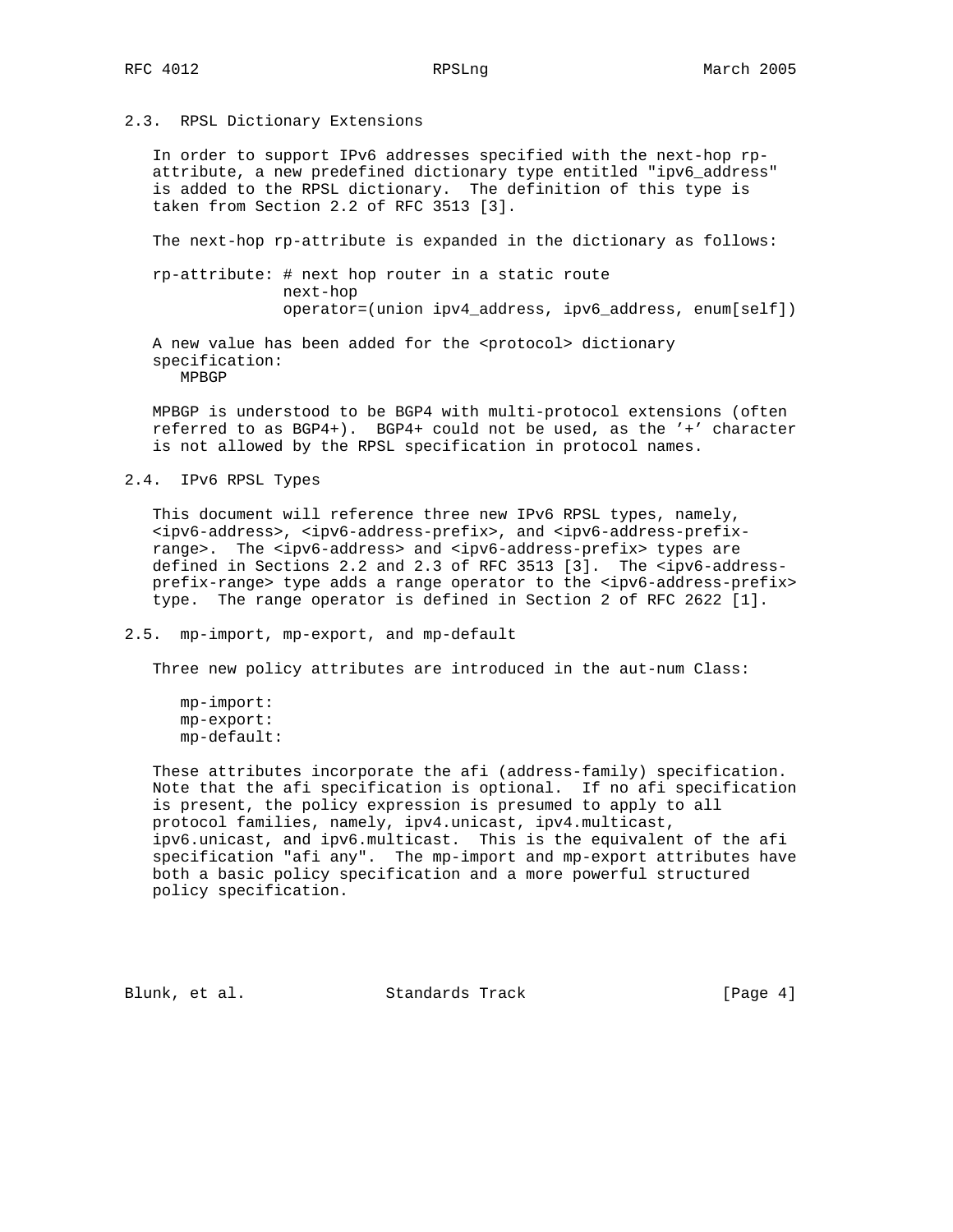The syntax for the mp-default attribute and the basic policy specification of the mp-import and mp-export attributes is as follows:

| optional,                                                                            |
|--------------------------------------------------------------------------------------|
| multi-valued                                                                         |
| from $\text{emp-perinq-1} >$ [action $\text{calcion-1} > i$ $\text{calcion-N} > i$ ] |
|                                                                                      |
|                                                                                      |
| from $\text{emp-reering-M>}$ [action $\text{calcion-1}>i$ $\text{calcion-N}>i$ ]     |

- mp-export [protocol <protocol-1>] [into <protocol-2>] optional, [afi <afi-list>] multi-valued to <mp-peering-1> [action <action-1>; ... <action-N>; ] . . . to <mp-peering-M> [action <action-1>; ... <action-N>; ] announce <mp-filter> [;]
- mp-default [afi <afi-list>] to <mp-peering> optional, [action <action-1>; ... <action-N>;] multi-valued [networks <mp-filter>]

 The mp-import and mp-export policies can be structured. As with RFC 2622 [1], structured policies are recommended only to advanced RPSL users. The mp-import structured policy syntax is defined below. Please note the semicolon at the end of an <import-factor> is mandatory for structured policy expressions, while being optional on non-structured policy expressions. The mp-export structured policy syntax is expressed symmetrically to the mp-import attribute. The structured syntax allows exceptions and refinements to policies by use of the "except" and "refine" keywords. Further, the exceptions and refinements may specify an optional "afi" list to restrict the policy expression to particular address families.

 Note that the definition allows subsequent or "cascading" refinements and exceptions. RFC 2622 [1] incorrectly refers to these as "nested" expressions. The syntax does not allow true nested expressions.

```
 <import-factor> ::=
          from <mp-peering-1> [action <action-1>; ... <action-M>;]
          . . .
          from <mp-peering-N> [action <action-1>; ... <action-K>;]
          accept <mp-filter>;
    <import-term> :: = import-factor |
\left\{ \begin{array}{c} \end{array} \right. <import-factor-1>
```
Blunk, et al. Standards Track [Page 5]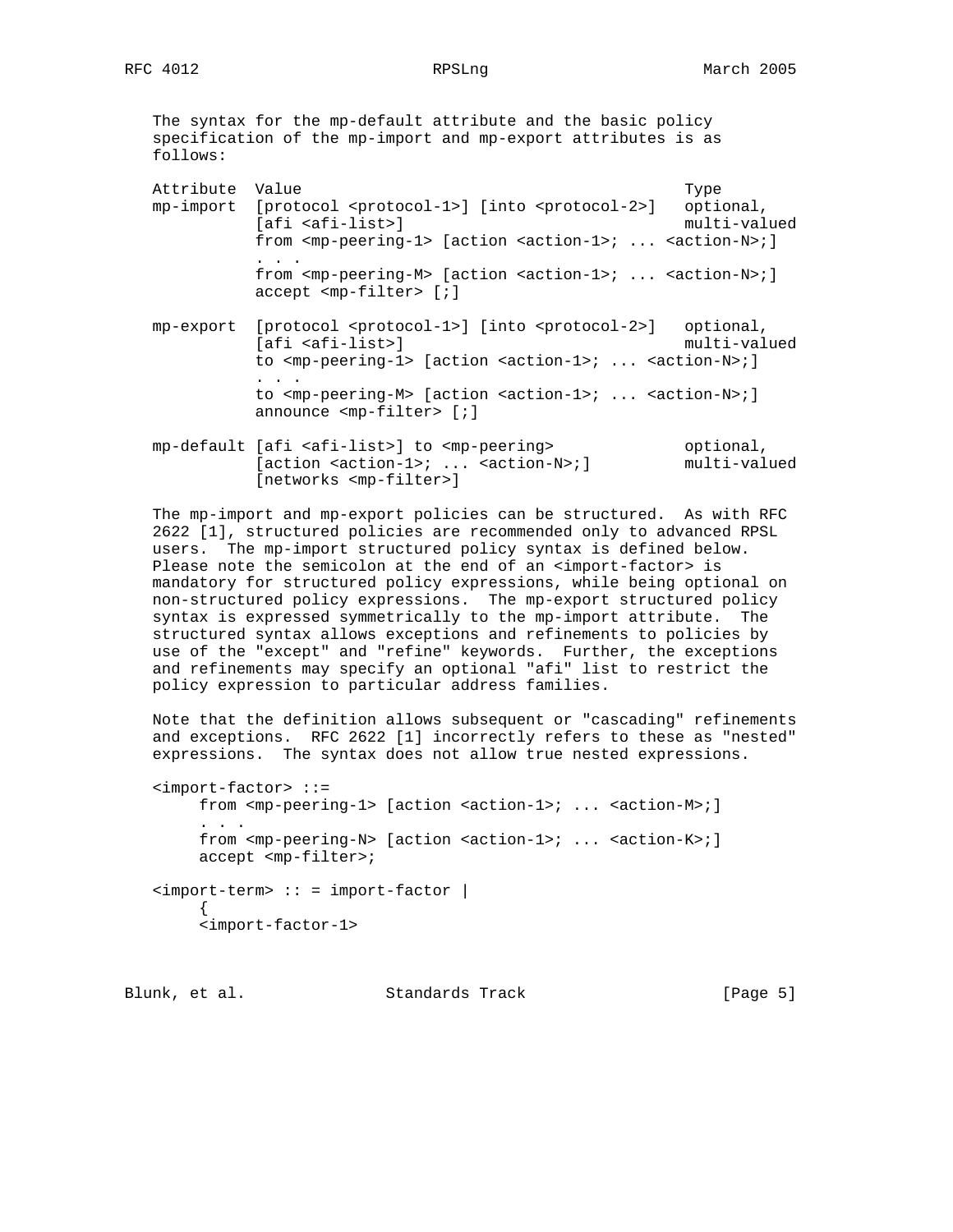. . . <import-factor-N> } <import-expression> ::= <import-term> | <import-term> EXCEPT <afi-import-expression> | <import-term> REFINE <afi-import-expression> <afi-import-expression> ::= [afi <afi-list>] <import-expression> mp-import: [protocol <protocol-1>] [into <protocol-2>] <afi-import-expression>

2.5.1. <mp-peering>

 <mp-peering> indicates the AS (and the router if present) and is defined as follows:

 <mp-peering> ::= <as-expression> [<mp-router-expression-1>] [at <mp-router-expression-2>] | <peering-set-name>

 where <as-expression> is an expression over AS numbers and AS sets using operators AND, OR, and EXCEPT, and <mp-router-expression> is an expression over router ipv4-addresses or ipv6-addresses, inet-rtr names, and rtr-set names using operators AND, OR, and EXCEPT. The binary "EXCEPT" operator is the set subtraction operator and has the same precedence as the operator AND (it is semantically equivalent to "AND NOT" combination). That is, "(AS65001 OR AS65002) EXCEPT AS65002" equals "AS65001".

## 2.5.2. <mp-filter>

 The <mp-filter> policy filter expression is derived from the RPSL <filter> policy filter expression defined in section 5.4 of RFC 2622 [1]. <mp-filter> extends the <filter> expression to allow the specification of IPv6 prefixes and prefix ranges. In particular, an Address-Prefix Set expression in an <mp-filter> expression may include both IPv4 and IPv6 prefixes or prefix ranges. <mp-filter> is otherwise identical to the RPSL <filter> expression. Address-Prefix Sets are enclosed in braces,  $'\{'$  and  $'\}'$ . The policy filter matches the set of routes whose destination address-prefix is in the set. For example:

 ${192.0.2.0/24, 2001:0DB8::/32}$  ${2001:0DB8:0100::/48^+$ , 2001:0DB8:0200::/48^64 }

Blunk, et al. Standards Track [Page 6]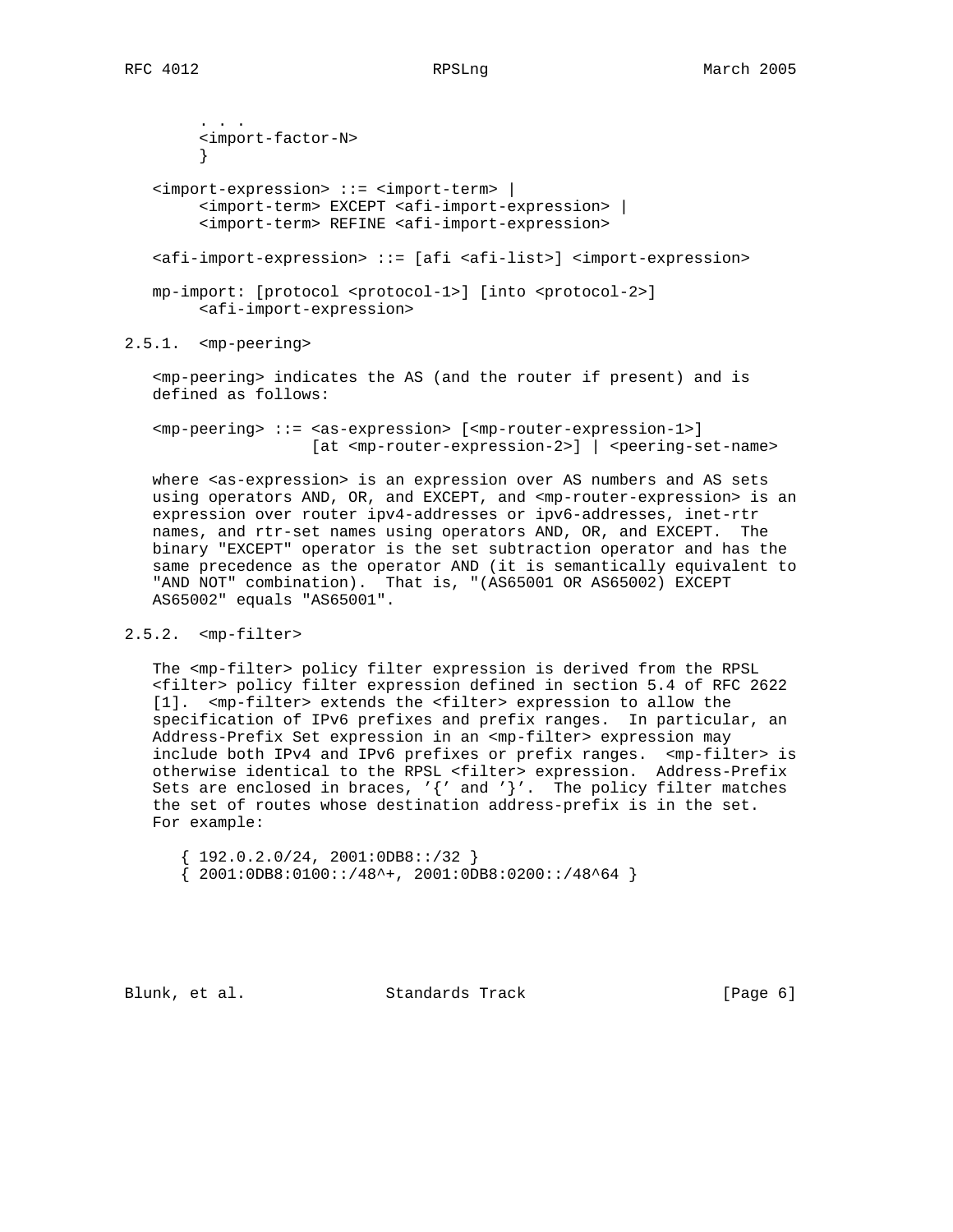# 2.5.3. Policy Examples

 The address family may be specified in subsequent refine or except policy expressions and is valid only within the policy expression that contains it.

Therefore, in the example

 aut-num: AS65534 mp-import: afi any.unicast from AS65001 accept as-foo; except afi any.unicast { from AS65002 accept AS65226; } except afi ipv6.unicast { from AS65003 accept  ${2001:0DB8::/32};$ }

 the last "except" is evaluated only for the IPv6 unicast address family, while other import-expressions are evaluated for both the IPv6 and IPv4 unicast address families.

 The evaluation of a policy expression is done by evaluating each of its components. Evaluation of peering-sets and filter-sets is constrained by the address family. Such constraints may result in a "NOT ANY" <mp-filter> or invalid <mp-peering> depending on implicit or explicit definitions of the address family in the set. Conflicts with explicit or implicit declarations are resolved at runtime during the evaluation of a policy expression. An RPSL evaluation implementation may wish to issue a warning in the case of a "NOT ANY" <mp-filter>. The following mp-import policy contains an example of an <mp-filter> that should be evaluated as "NOT ANY":

 aut-num: AS65002 mp-import: afi ipv6.unicast from AS65001 accept {192.0.2.0/24}

3. route6 Class

 The route6 class is the IPv6 equivalent of the route class. As with the route class, the class key for the route6 class is specified by the route6 and origin attribute pair. Other than the route6 attribute, the route6 class shares the same attribute names with the route class. Although the attribute names remain identical, the inject, components, exports-comps, holes, and mnt-routes attributes must specify IPv6 prefixes and addresses rather than IPv4 prefixes and addresses. This requirement is reflected by the specification of <ipv6-router-expression>, <ipv6-filter>, and <ipv6-address-prefix> below. <ipv6-address-prefix> has been previously defined. <ipv6 filter> is related to <mp-filter> as defined above in Section 2.5.2, with the exception that only <ipv6-address-prefix> types are

Blunk, et al. Standards Track [Page 7]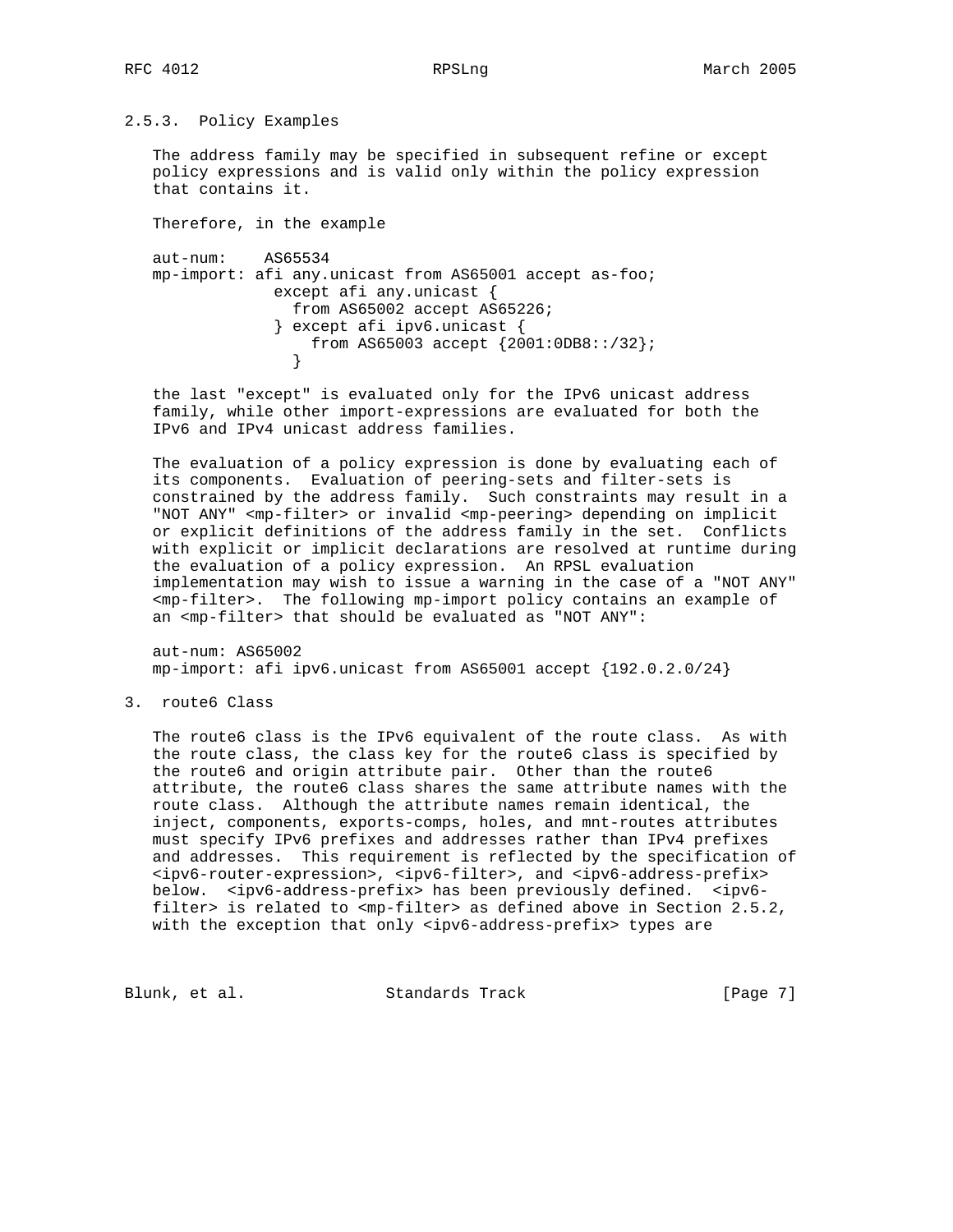permitted. Similarly, <ipv6-router-expression> is related to <mp-router-expression> as defined above in Section 2.5.1 with the exception that only <ipv6-address> types are permitted.

| Attribute    | Value                                                                          | Type                    |
|--------------|--------------------------------------------------------------------------------|-------------------------|
| route6       | <ipv6-address-prefix></ipv6-address-prefix>                                    | mandatory, class key,   |
|              |                                                                                | single-valued           |
| origin       | $as-number$                                                                    | mandatory, class key,   |
|              |                                                                                | single-valued           |
| $member-of$  | list of <route-set-name></route-set-name>                                      | optional, multi-valued  |
| inject       | [at <ipv6-router-expression>]  optional, multi-valued</ipv6-router-expression> |                         |
|              | [action <action>]</action>                                                     |                         |
|              | [upon <condition>]</condition>                                                 |                         |
| components   | [ATOMIC] [[ <ipv6-filter>]</ipv6-filter>                                       | optional, single-valued |
|              | [protocol <protocol> <ipv6-filter> ]]</ipv6-filter></protocol>                 |                         |
| aqqr-bndry   | <as-expression></as-expression>                                                | optional, single-valued |
| aqqr-mtd     | inbound or outbound                                                            | optional, single-valued |
|              | [ <as-expression>]</as-expression>                                             |                         |
| export-comps | <ipv6-filter></ipv6-filter>                                                    | optional, single-valued |
| holes        | list of <ipv6-address-prefix></ipv6-address-prefix>                            | optional, multi-valued  |
| mnt-lower    | list of <mntner-name></mntner-name>                                            | optional, multi-valued  |
| mnt-routes   | list of <mntner-name></mntner-name>                                            | optional, multi-valued  |
|              | [{list of <ipv6-address-prefix-range>} or ANY]</ipv6-address-prefix-range>     |                         |
|              |                                                                                |                         |

Example:

 route6: 2001:0DB8::/32 origin: AS65001

4. Updates to Existing Classes to Support the Extensions

4.1. as-set Class

 The as-set class defines a set of Autonomous Systems (AS), specified either directly by listing them in the members attribute or indirectly by referring to another as-set or using the mbrs-by-ref facility. More importantly, "In a context that expects a route set (e.g., members attribute of the route-set class), [...] an as-set AS-X defines the set of routes that are originated by the ASes in AS-X", (section 5.3 of RFC 2622 [1]).

 The as-set class is therefore used to collect a set of route prefixes, which may be restricted to a specific address family.

 The existing as-set class does not need any modifications. The evaluation of the class must be filtered to obtain prefixes belonging to a particular address family using the traditional filtering mechanism in use in Internet Routing Registry (IRR) systems today.

Blunk, et al. Standards Track [Page 8]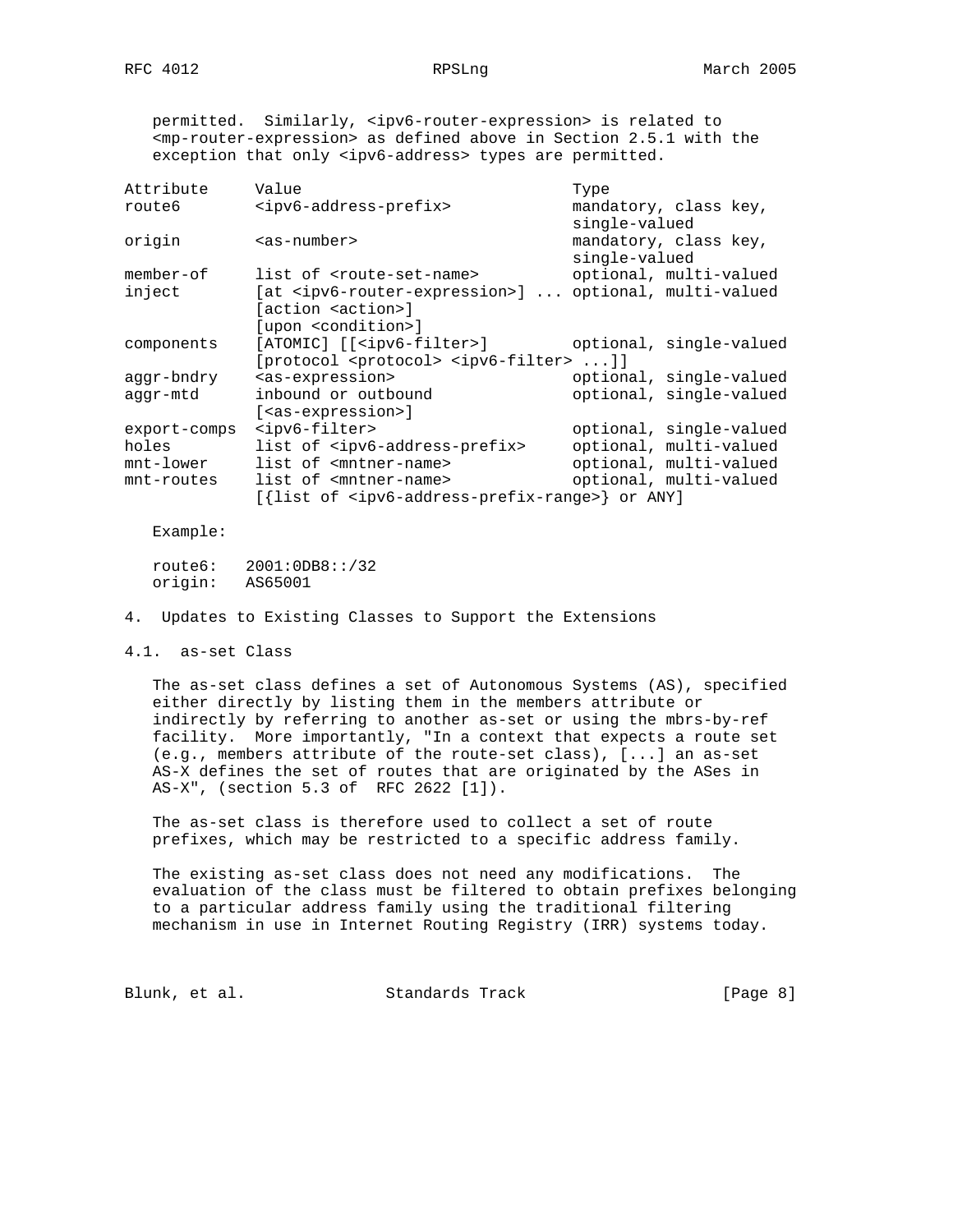4.2. route-set Class

This class is used to specify a set of route prefixes.

 A new attribute "mp-members:" is defined for this class. This attribute allows the specification of IPv4 or IPv6 address-prefix-ranges.

Attribute Value Type mp-members list of (<ipv4-address-prefix-range> optional, multi-valued or <ipv6-address-prefix-range> or <route-set-name> or <route-set-name><range-operator>)

Example:

route-set: rs-foo mp-members: rs-bar mp-members: 2001:0DB8::/32 # v6 member mp-members: 192.0.2.0/24 # v4 member

4.3. filter-set Class

 The new "mp-filter:" attribute defines the set's policy filter. A policy filter is a logical expression that when applied to a set of routes returns a subset of these routes. The relevant parts of the updated filter-set class are shown below:

| Attribute Value |                                        | Type                                |
|-----------------|----------------------------------------|-------------------------------------|
|                 | filter-set <object-name></object-name> | mandatory, single-valued, class key |
| filter          | <filter></filter>                      | optional, single-valued             |
|                 | mp-filter <mp-filter></mp-filter>      | optional, single-valued             |

Where <mp-filter> is defined above in Section 2.5.2. While the "filter:" and "mp-filter:" attributes are of type "optional", a filter-set must contain one of these two attributes. Implementations should reject instances where both attributes are defined in an object, as the interpretation of such a filter-set is undefined.

4.4. peering-set Class

The peering set class is updated with a "mp-peering:" attribute.

| Attribute Value |                                         | Type                                |
|-----------------|-----------------------------------------|-------------------------------------|
|                 | peering-set <object-name></object-name> | mandatory, single-valued, class key |
| peering         | <peering></peering>                     | optional, multi-valued              |
| mp-peering      | <mp-peering></mp-peering>               | optional, multi-valued              |

| Blunk, et al.<br>Standards Track | [Page 9] |
|----------------------------------|----------|
|----------------------------------|----------|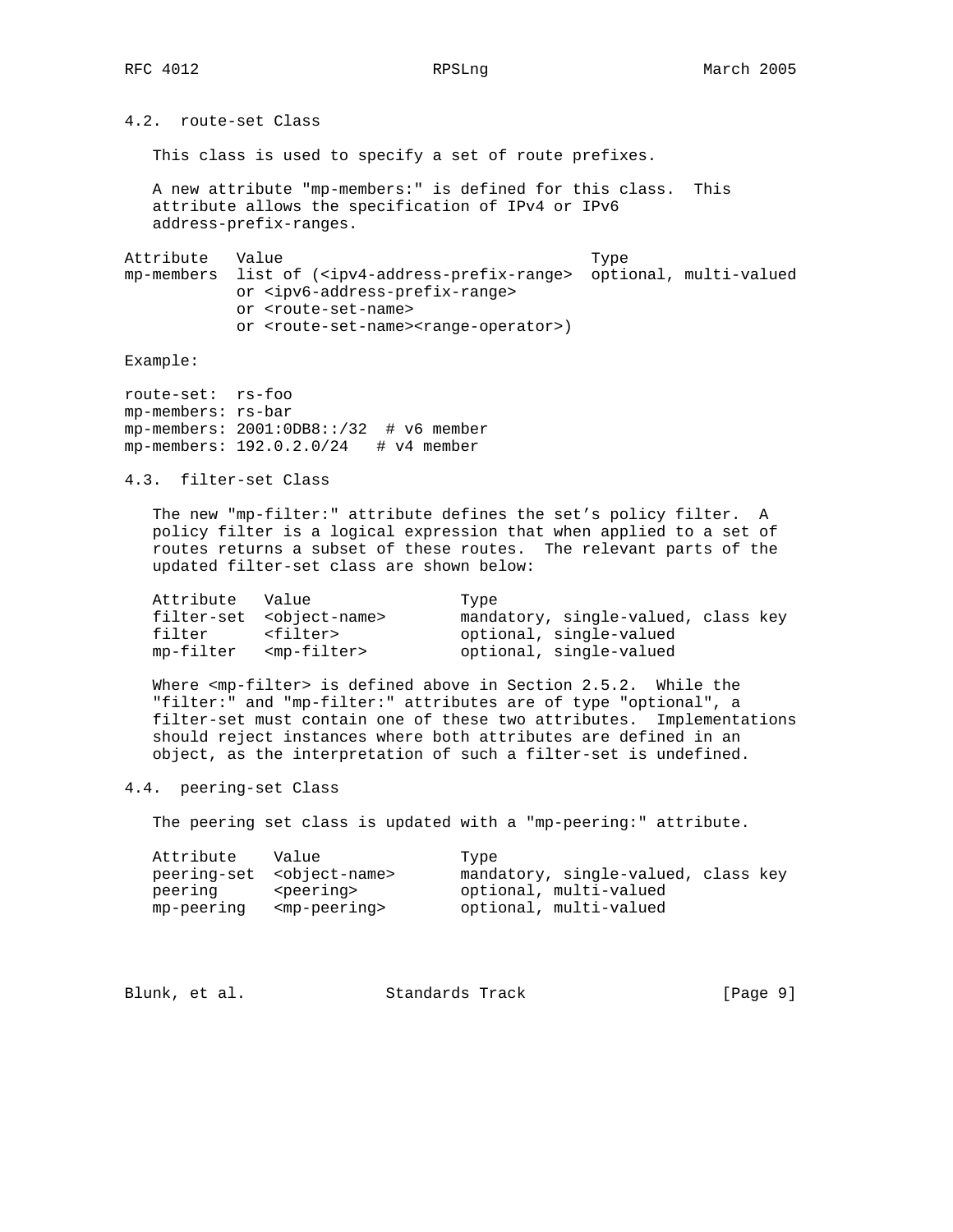Example:

 peering-set: prng-ebgp-peers mp-peering: AS65002 2001:0DB8::1 at 2001:0DB8::2

With <mp-peering> defined as above in Section 2.5.1. While the "peering:" and "mp-peering:" attributes are of type "optional", a peering-set must contain at least one of these two attributes.

4.5. inet-rtr Class

 Two new attributes are introduced to the inet-rtr class -- "interface:", which allows the definition of generic interfaces, including the information previously contained in the "ifaddr:" attribute, as well as support for tunnel definitions; and "mp peer:", which includes and extends the functionality of the existing "peer:" attribute. The syntax definition for the "interface:" attribute follows:

Attribute Value **Type**  interface <ipv4-address> or <ipv6-address> optional, multi-valued masklen <mask> [action <action>] [tunnel <remote-endpoint-address>,<encapsulation>]

 The syntax allows native IPv4 and IPv6 interface definitions, as well as the definition of tunnels as virtual interfaces. Without the optional tunnel definition, this attribute allows the same functionality as the "ifaddr:" attribute but extends it to allow IPv6 addresses.

If the interface is a tunnel, the syntax is as follows:

 <remote-endpoint-address> indicates the IPv4 or IPv6 address of the remote endpoint of the tunnel. The address family must match that of the local endpoint. <encapsulation> denotes the encapsulation used in the tunnel and is one of {GRE,IPinIP} (note that the outer and inner IP protocol versions can be deduced from the interface context -- for example, IPv6-in-IPv4 encapsulation is just IPinIP). Routing policies for these routers should be described in the appropriate classes (e.g., aut-num).

 The "mp-peer:" attribute is defined below. The difference between this attribute and the "peer:" attribute is the inclusion of support for IPv6 addresses.

Blunk, et al. Standards Track [Page 10]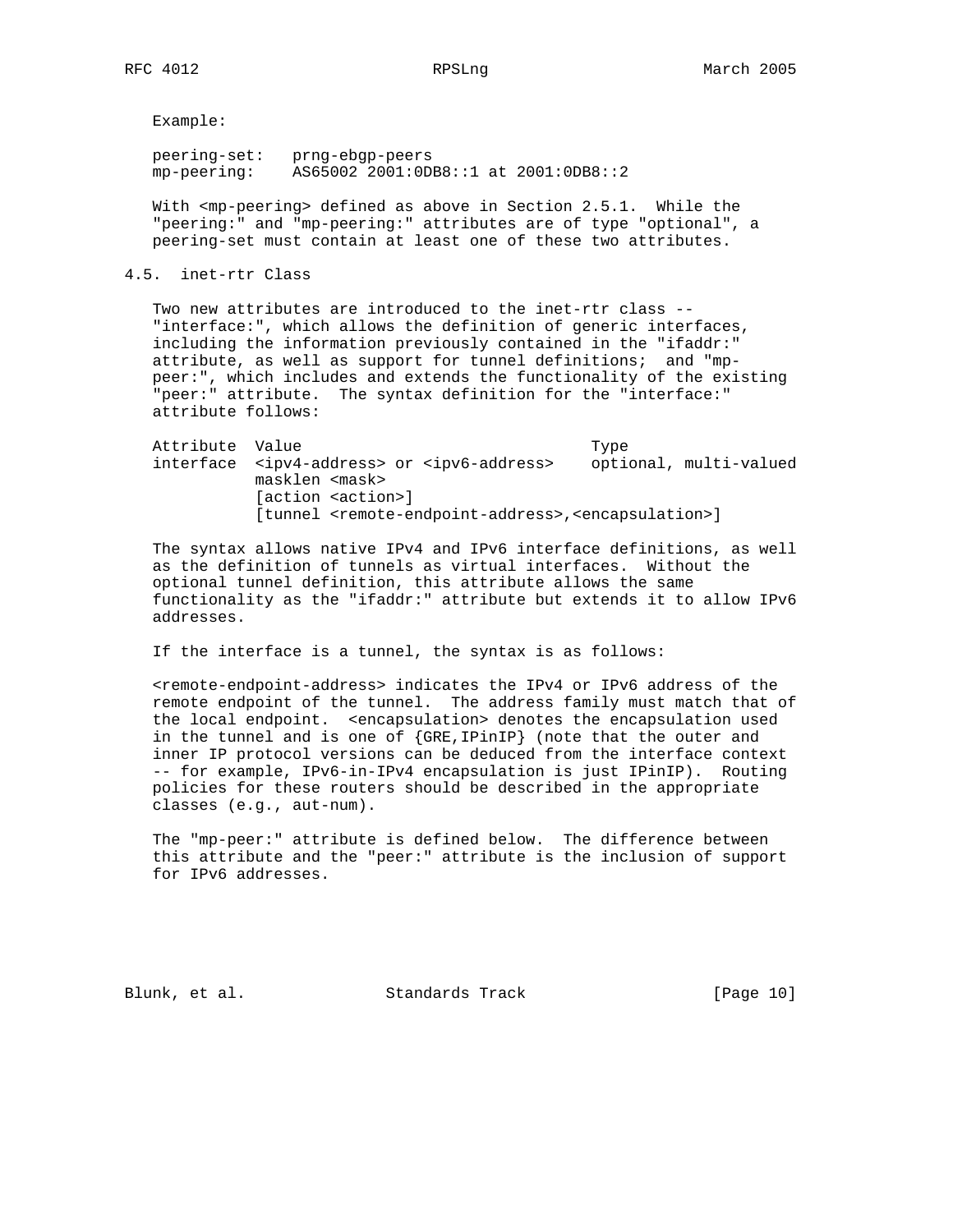Attribute Value **Type**  mp-peer <protocol> <ipv4-address> <options> or optional, <protocol> <ipv6-address> <options> or multi-valued <protocol> <inet-rtr-name> <options> or <protocol> <rtr-set-name> <options> or <protocol> <peering-set-name> <options>

where <protocol> is a protocol name, and <options> is a comma-separated list of peering options for <protocol>, as provided in the RPSL dictionary.

# 4.6. rtr-set Class

 The rtr-set class is extended with a new attribute, "mp-members:". This attribute extends the original "members:" attribute by allowing the specification of IPv6 addresses. It is defined as follows:

Attribute Value Type mp-members list of (<inet-rtr-name> or optional, multi-valued <rtr-set-name> or <ipv4-address> or <ipv6-address>)

# 5. RFC 2725 Extensions

 RFC 2725 [2] introduces an authorization model to address the integrity of policy expressed in routing registries. Two new attributes were defined to support this authorization model: the "mnt-routes" and "mnt-lower" attributes.

 In RPSLng, these attributes are extended to the route6 and inet6num (described below) classes. Further, the syntax of the existing mnt routes attribute is modified to allow the optional specification of IPv6 prefix range lists when present in inet6num, route6, and aut-num class objects. This optional list of prefix ranges is a comma separated list enclosed in curly braces. In the aut-num class, the IPv6 prefix ranges may be mixed with IPv4 prefix ranges. The keyword "ANY" may also be used instead of prefix ranges. In the case of inet6num and route6 objects, "ANY" refers to all more specifics of the prefix in the class key field. For the aut-num class, "ANY" literally means any prefix. The default when no additional set items are specified is "ANY". An abbreviated definition of the aut-num class with the updated syntax for the mnt-routes attribute is presented below.

Blunk, et al. Standards Track [Page 11]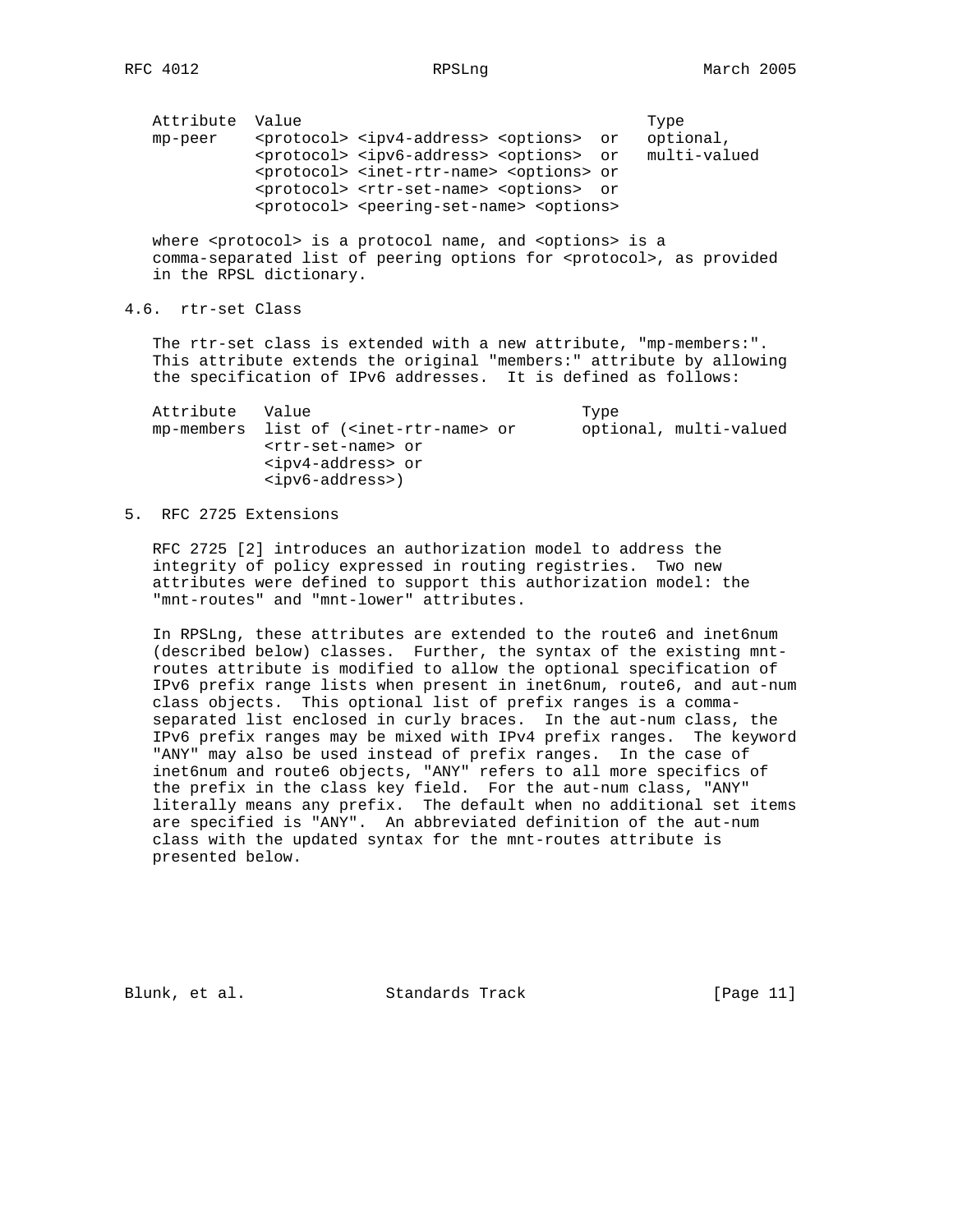| Attribute<br>aut-num                   | Value<br>$as-number$                                                                                                                                                      | Type<br>mandatory, class key,<br>single-valued                                                                                                                                                                                                                                           |
|----------------------------------------|---------------------------------------------------------------------------------------------------------------------------------------------------------------------------|------------------------------------------------------------------------------------------------------------------------------------------------------------------------------------------------------------------------------------------------------------------------------------------|
| mnt-routes                             | list of <mntner-name><br/>[{list of (<ipv6-address-prefix-range> or</ipv6-address-prefix-range></mntner-name>                                                             | optional, multi-valued<br><ipv4-address-prefix-range>) } or ANY]</ipv4-address-prefix-range>                                                                                                                                                                                             |
|                                        | The following is an example of mnt-routes usage. This example<br>192.0.2.0/24^+ range.                                                                                    | authorizes MAINT-65001 to create route6 objects with an origin AS of<br>65002 for IPv6 address prefixes within the 2001:0DB8::/32^+ range,<br>and route objects with origin AS 65002 for IPv4 prefixes within the                                                                        |
| $aut-num: AS65002$                     | mnt-routes: MAINT-AS65001 {2001:0DB8::/32^+, 192.0.2.0/24^+}                                                                                                              |                                                                                                                                                                                                                                                                                          |
|                                        | attribute in an aut-num object may conflict with existing<br>implementations of RPSL that support only IPv4 prefix ranges.<br>rather than to create a new attribute type. | Note, that the inclusion of IPv6 prefix ranges within a mnt-routes<br>However, given the perceived lack of implementation of this optional<br>prefix range list, it was considered more acceptable to extend the<br>existing definition of the mnt-routes attribute in the aut-num class |
| Attribute<br>inet6num                  | Value<br><ipv6-address-prefix></ipv6-address-prefix>                                                                                                                      | Type<br>mandatory, single-valued,<br>class key                                                                                                                                                                                                                                           |
| netname<br>descr<br>country<br>admin-c | <netname><br/><free-form><br/><country-code><br/><nic-handle></nic-handle></country-code></free-form></netname>                                                           | mandatory, single-valued<br>mandatory, multi-valued<br>mandatory, multi-valued<br>mandatory, multi-valued                                                                                                                                                                                |
| tech-c                                 | <nic-handle></nic-handle>                                                                                                                                                 | mandatory, multi-valued                                                                                                                                                                                                                                                                  |
| remarks                                | <free-form></free-form>                                                                                                                                                   | optional, multi-valued                                                                                                                                                                                                                                                                   |
| notify                                 | <email-address></email-address>                                                                                                                                           | optional, multi-valued                                                                                                                                                                                                                                                                   |
| mnt-lower                              | list of <mntner-name></mntner-name>                                                                                                                                       | optional, multi-valued                                                                                                                                                                                                                                                                   |
| mnt-routes                             | list of <mntner-name></mntner-name>                                                                                                                                       | optional, multi-valued                                                                                                                                                                                                                                                                   |
|                                        |                                                                                                                                                                           | [{list of <ipv6-address-prefix-range>} or ANY]</ipv6-address-prefix-range>                                                                                                                                                                                                               |
| $mnt-by$                               | list of <mntner-name></mntner-name>                                                                                                                                       | mandatory, multi-valued                                                                                                                                                                                                                                                                  |

 The <country-code> must be a valid two-letter ISO 3166 country code identifier. <netname> is a symbolic name for the specified IPv6 address space. It does not have a restriction on RPSL reserved prefixes. These definitions are taken from the RIPE Database Reference Manual [4].

 changed <email-address> <date> mandatory, multi-valued source <registry-name> mandatory, single-valued

Blunk, et al. Standards Track [Page 12]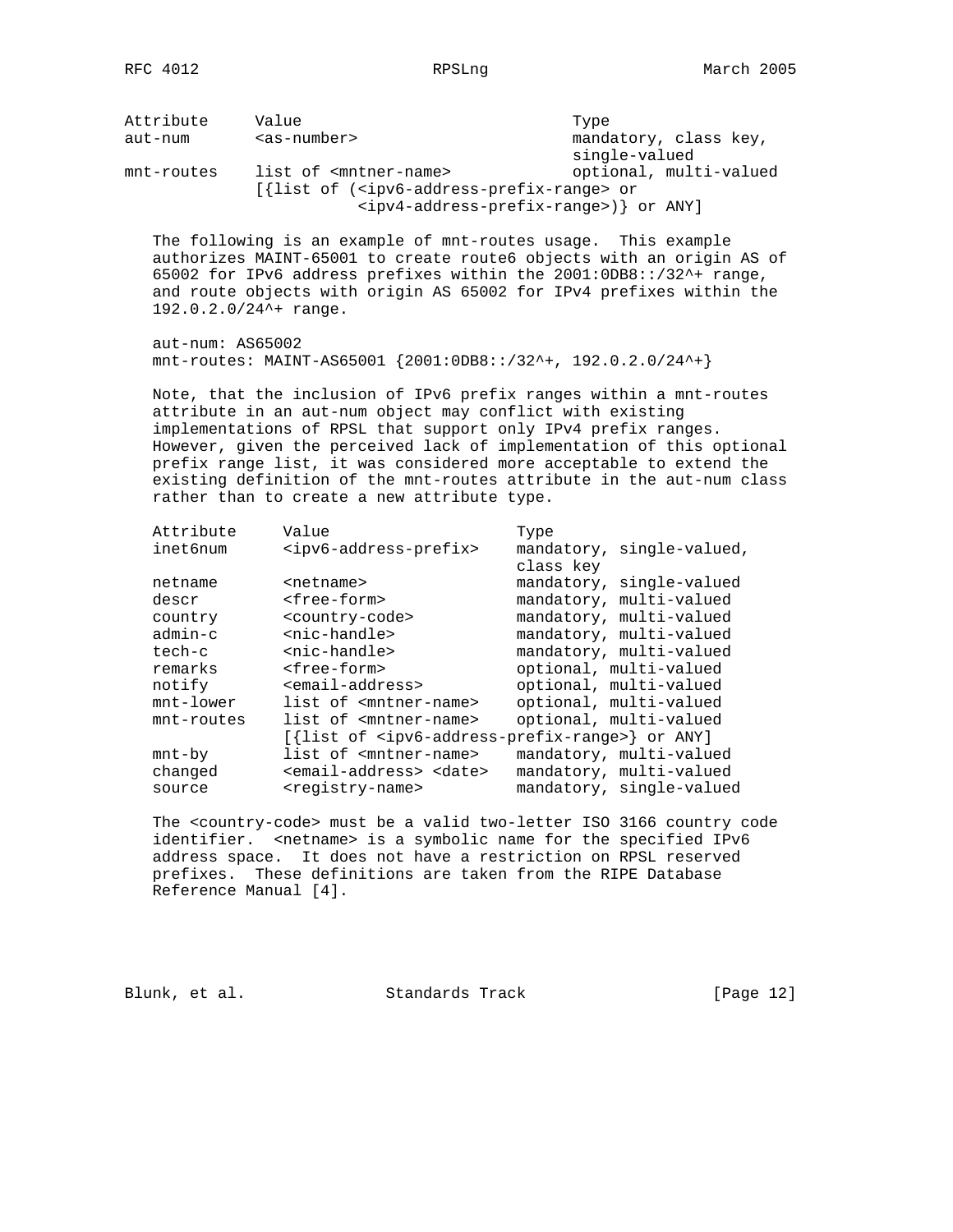## 5.1. Authorization Model for route6 Objects

 Deletion and update of a route6 object is not different from other objects, as defined in RFC 2725 [2]. Creation rules of a route6 object is replicated here from the corresponding rules for route object in RFC 2725 [2] section 9.9.

 When a route6 object is added, the submission must satisfy two authentication criteria. It must match the authentication specified in the aut-num object and that specified in either a route6 object or, if no applicable route6 object is found, an inet6num object.

 An addition is submitted with an AS number and IPv6 prefix as its key. If the aut-num object does not exist on a route6 to add, then the addition is rejected. If the aut-num exists, then the submission is checked against the applicable maintainers. A search is then done for the prefix, looking first for an exact match and then, failing that, for the longest prefix match less specific than the prefix specified. If this search succeeds, it will return one or more route6 objects. The submission must match an applicable maintainer in at least one of these route6 objects for the addition to succeed. If the search for a route6 object fails, then a search is performed for an inet6num object that exactly matches the prefix, or for the most specific inet6num less specific than the route6 object submission.

 Once the aut-num and either a list of route6 objects or an inet6num is found, the authorization is taken from these objects. The applicable maintainer object is any referenced by the mnt-routes attributes. If one or more mnt-routes attributes are present in an object, the mnt-by or mnt-lower attributes are not considered. In the absence of a mnt-routes attribute in a given object, the first mnt-lower attributes are used (only if the given object is an inet6num object and it is less specific than the route6 object to be added). If no applicable mnt-lower attribute is found, then the mnt-by attributes are used for that object. The authentication must match one of the authorizations in each of the two objects.

6. Security Considerations

 This document describes extensions to RFC 2622 [1] and RFC 2725 [2]. The extensions address the limitations of the aforementioned documents with respect to IPv6 and multicast. The extensions do not introduce any new security functionality or threats.

Blunk, et al. Standards Track [Page 13]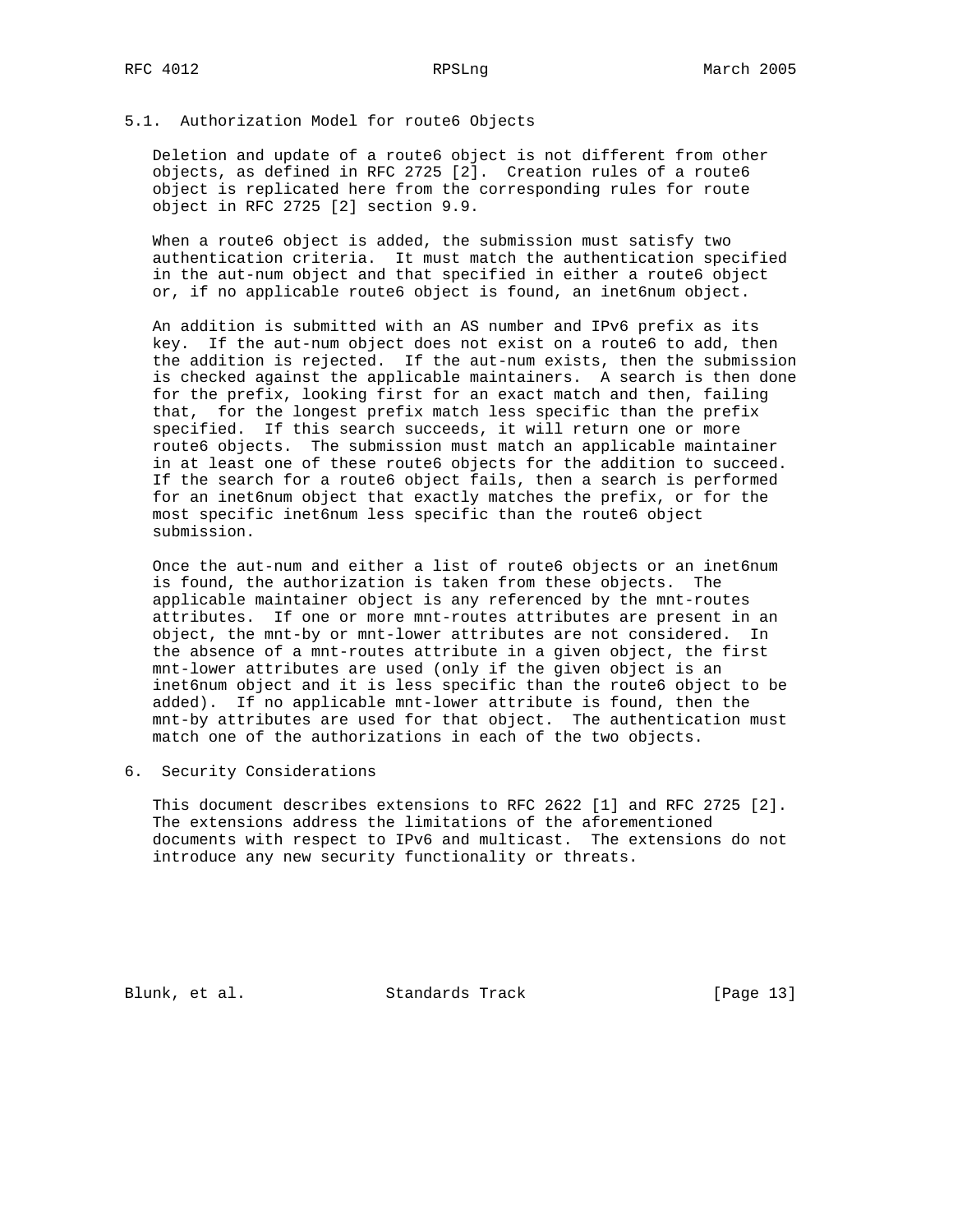Although the extensions introduce no additional security threats, it should be noted that the original RFC 2622 [1] RPSL standard included several weak and/or vulnerable authentication mechanisms: first, the "MAIL-FROM" scheme, which can be easily defeated via source email address spoofing; second, the "CRYPT-PW" scheme, which is subject to dictionary attacks and password sniffing if RPSL objects are submitted via unencrypted channels such as email; and, finally, the "NONE" mechanism, which offers no protection for objects.

7. Acknowledgements

 The authors wish to thank all the people who have contributed to this document through numerous discussions, particularly Ekaterina Petrusha, for highly valuable discussions and suggestions: Shane Kerr, Engin Gunduz, Marc Blanchet, and David Kessens who participated constructively in many discussions and Cengiz Alaettinoglu, who is still the reference in all things RPSL.

# 8. References

### 8.1. Normative References

- [1] Alaettinoglu, C., Villamizar, C., Gerich, E., Kessens, D., Meyer, D., Bates, T., Karrenberg, D., and M. Terpstra, "Routing Policy Specification Language (RPSL)", RFC 2622, June 1999.
- [2] Villamizar, C., Alaettinoglu, C., Meyer, D., and S. Murphy, "Routing Policy System Security", RFC 2725, December 1999.
- [3] Hinden, R. and S. Deering, "Internet Protocol Version 6 (IPv6) Addressing Architecture", RFC 3513, April 2003.
- 8.2. Informative References
	- [4] Damas, J. and A. Robachevsky, "RIPE Database Reference Manual", August 2002.

Blunk, et al. Standards Track [Page 14]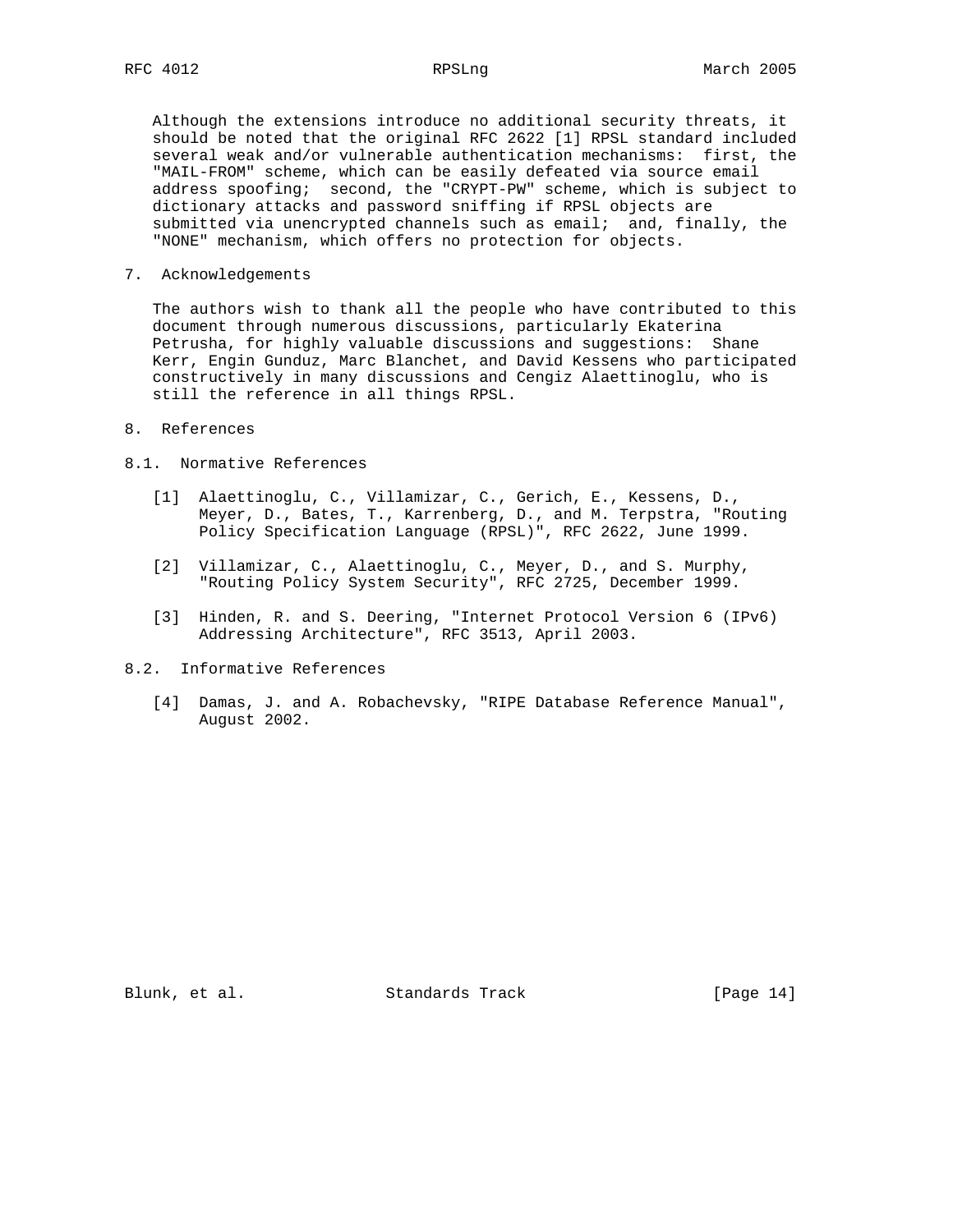Authors' Addresses

 Larry Blunk Merit Network

EMail: ljb@merit.edu

 Joao Damas Internet Systems Consortium

EMail: Joao\_Damas@isc.org

 Florent Parent Hexago

EMail: Florent.Parent@hexago.com

 Andrei Robachevsky RIPE NCC

EMail: andrei@ripe.net

Blunk, et al. Standards Track [Page 15]